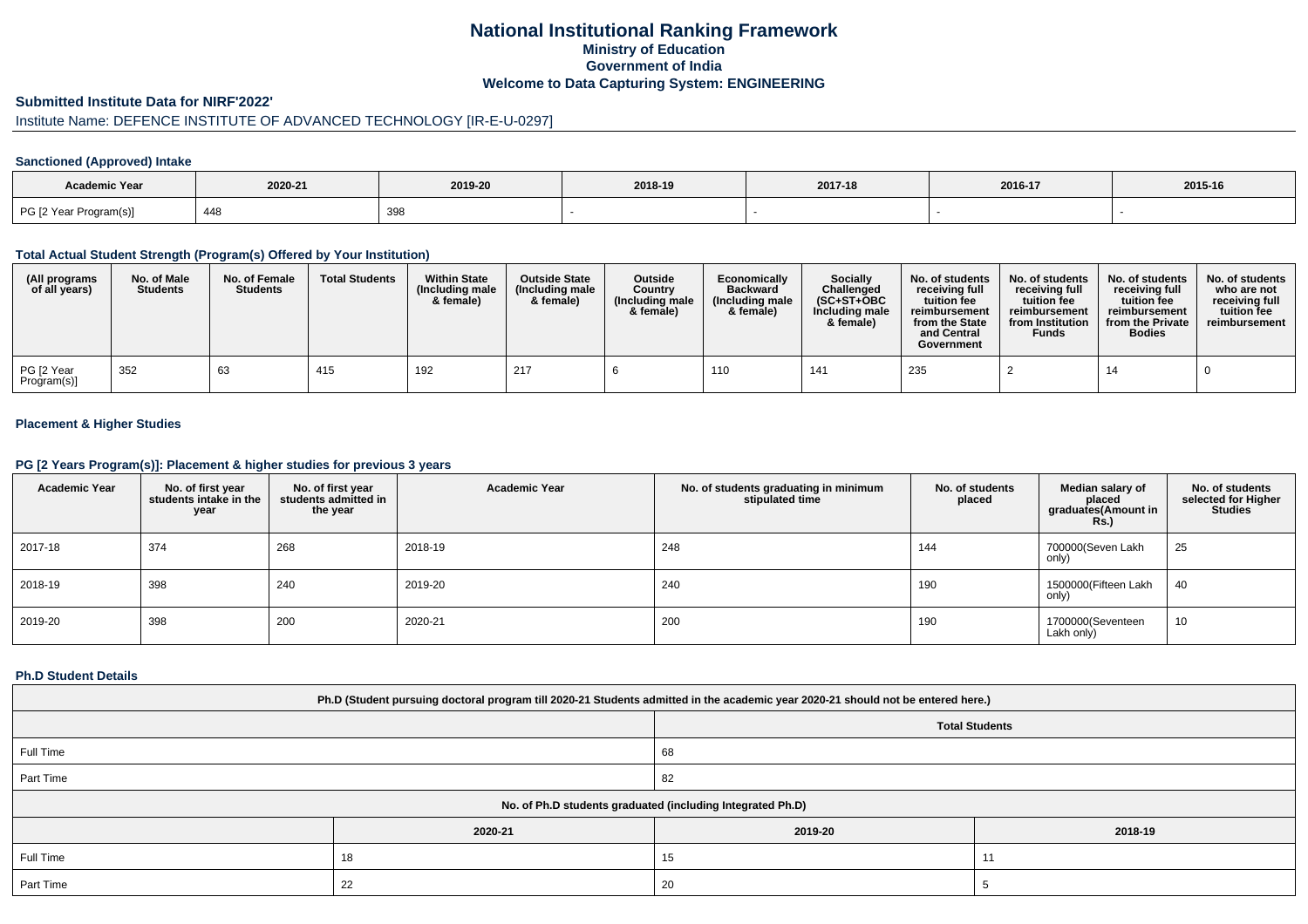## **Financial Resources: Utilised Amount for the Capital expenditure for previous 3 years**

| <b>Academic Year</b>                                                                                                                                                                      | 2020-21                                                                             | 2019-20                                                                                   | 2018-19                                                                                     |  |  |  |  |  |
|-------------------------------------------------------------------------------------------------------------------------------------------------------------------------------------------|-------------------------------------------------------------------------------------|-------------------------------------------------------------------------------------------|---------------------------------------------------------------------------------------------|--|--|--|--|--|
|                                                                                                                                                                                           | <b>Utilised Amount</b>                                                              | <b>Utilised Amount</b>                                                                    | <b>Utilised Amount</b>                                                                      |  |  |  |  |  |
| Annual Capital Expenditure on Academic Activities and Resources (excluding expenditure on buildings)                                                                                      |                                                                                     |                                                                                           |                                                                                             |  |  |  |  |  |
| Library (Books, Journals and e-Resources only)                                                                                                                                            | 20788074 (Two Crore Seven Lakh Eighty Eight Thousand<br>Seventy Four only)          | 24748104 (Two Crore Forty Seven Lakh Forty Eight Thousand<br>One Hundred and Four only)   | 22151071 (Two Crore Twenty Onle Lakh Fifty One Thousand<br>Seventy One only)                |  |  |  |  |  |
| New Equipment and software for Laboratories                                                                                                                                               | 60392171 (Six Crore Three Lakh Ninety Two Thousand One<br>Hundred Seventy One only) | 54267062 (Five Crore Forty Two Lakh Sixty Seven Thousand<br>Sixty Two only)               | 43123742 (Four Crore Thirty One Lakh Twenty Three<br>Thousand Seven Hundred Forty Two only) |  |  |  |  |  |
| <b>Engineering Workshops</b>                                                                                                                                                              | 17800000 (One Crore Seventy Eight Lakh only)                                        | 19852000 (One Crore Ninety Eight Lakh Fifty Two Thousand<br>only)                         | 0 (zero)                                                                                    |  |  |  |  |  |
| Other expenditure on creation of Capital Assets (For setting up<br>classrooms, seminar hall, conference hall, library, Lab, Engg<br>workshops excluding expenditure on Land and Building) | 35600000 (Three Crore Fifty Six Lakh only)                                          | 45264832 (Four Crore Fifty Two Lakh Sixty Four Thousand<br>Eight Hundred Thirty Two only) | 0 (zero)                                                                                    |  |  |  |  |  |

# **Financial Resources: Utilised Amount for the Operational expenditure for previous 3 years**

| <b>Academic Year</b>                                                                                                                                                                           | 2020-21                                                                                     | 2019-20                                                                                         | 2018-19                                                                                     |  |  |  |  |  |
|------------------------------------------------------------------------------------------------------------------------------------------------------------------------------------------------|---------------------------------------------------------------------------------------------|-------------------------------------------------------------------------------------------------|---------------------------------------------------------------------------------------------|--|--|--|--|--|
|                                                                                                                                                                                                | <b>Utilised Amount</b>                                                                      | <b>Utilised Amount</b>                                                                          | <b>Utilised Amount</b>                                                                      |  |  |  |  |  |
| <b>Annual Operational Expenditure</b>                                                                                                                                                          |                                                                                             |                                                                                                 |                                                                                             |  |  |  |  |  |
| Salaries (Teaching and Non Teaching staff)                                                                                                                                                     | 179952430 (Seventeen Crore Ninety Nine Lakh Fifty Two<br>Thousand Four Hundred Thirty only) | 169996994 (Sixteen Crore Ninety Nine Lakh Ninety Six<br>Thousand Nine Hundred Ninety Four only) | 168620437 (Sixteen Crore Eighty Six Lakh Twenty Thousand<br>Four Hundred Thirty Seven only) |  |  |  |  |  |
| Maintenance of Academic Infrastructure or consumables and<br>other running expenditures(excluding maintenance of hostels<br>and allied services, rent of the building, depreciation cost, etc) | 75042000 (Seven Crore Fifty Lakh Forty Two Thousand only)                                   | 98166714 (Nine Crore Eighty One Lakh Sixty Six Thousand<br>Seven Hundred Fourteen only)         | 110275372 (Eleven Crore Two Lakh Seventy Five Thousand<br>Three Hundred Seventy Two only)   |  |  |  |  |  |
| Seminars/Conferences/Workshops                                                                                                                                                                 | 5021452 (Fifty Lakh Twenty One Thousand Four Hundred Fifty<br>two only)                     | 10965760 (One Crore Ninety Six Lakh Five Thousand Seven<br>Hundred Sixty only)                  | 5142751 (Fifty One Lakh Fourty Two Thousand Seven<br>Hundred Fifty One only)                |  |  |  |  |  |

#### **IPR**

| Calendar year            | 2020 |    | 2018 |
|--------------------------|------|----|------|
| No. of Patents Published |      |    |      |
| No. of Patents Granted   |      | 10 |      |

# **Sponsored Research Details**

| <b>Financial Year</b>                    | 2020-21                                                                         | 2019-20                                      | 2018-19                                                                       |
|------------------------------------------|---------------------------------------------------------------------------------|----------------------------------------------|-------------------------------------------------------------------------------|
| Total no. of Sponsored Projects          |                                                                                 | 17                                           |                                                                               |
| Total no. of Funding Agencies            |                                                                                 |                                              |                                                                               |
| Total Amount Received (Amount in Rupees) | 121754532                                                                       | 75040000                                     | 33215842                                                                      |
| Amount Received in Words                 | Twelve Crore Seventeen Lakh Fifty Four Thousand Five<br>Hundred Thirty Two only | Seven Crore Fifty Lakh Fourty Thouisand only | Three Crore Thirty Two Lakh Fifteen Thousand Eight Hundred<br>Fourty Two only |

### **Consultancy Project Details**

| $- \cdot$<br><b>Financial Year</b><br>the contract of the contract of the contract of the contract of the contract of | 2020-21 | 2019-20 | 2018-19 |
|-----------------------------------------------------------------------------------------------------------------------|---------|---------|---------|
|-----------------------------------------------------------------------------------------------------------------------|---------|---------|---------|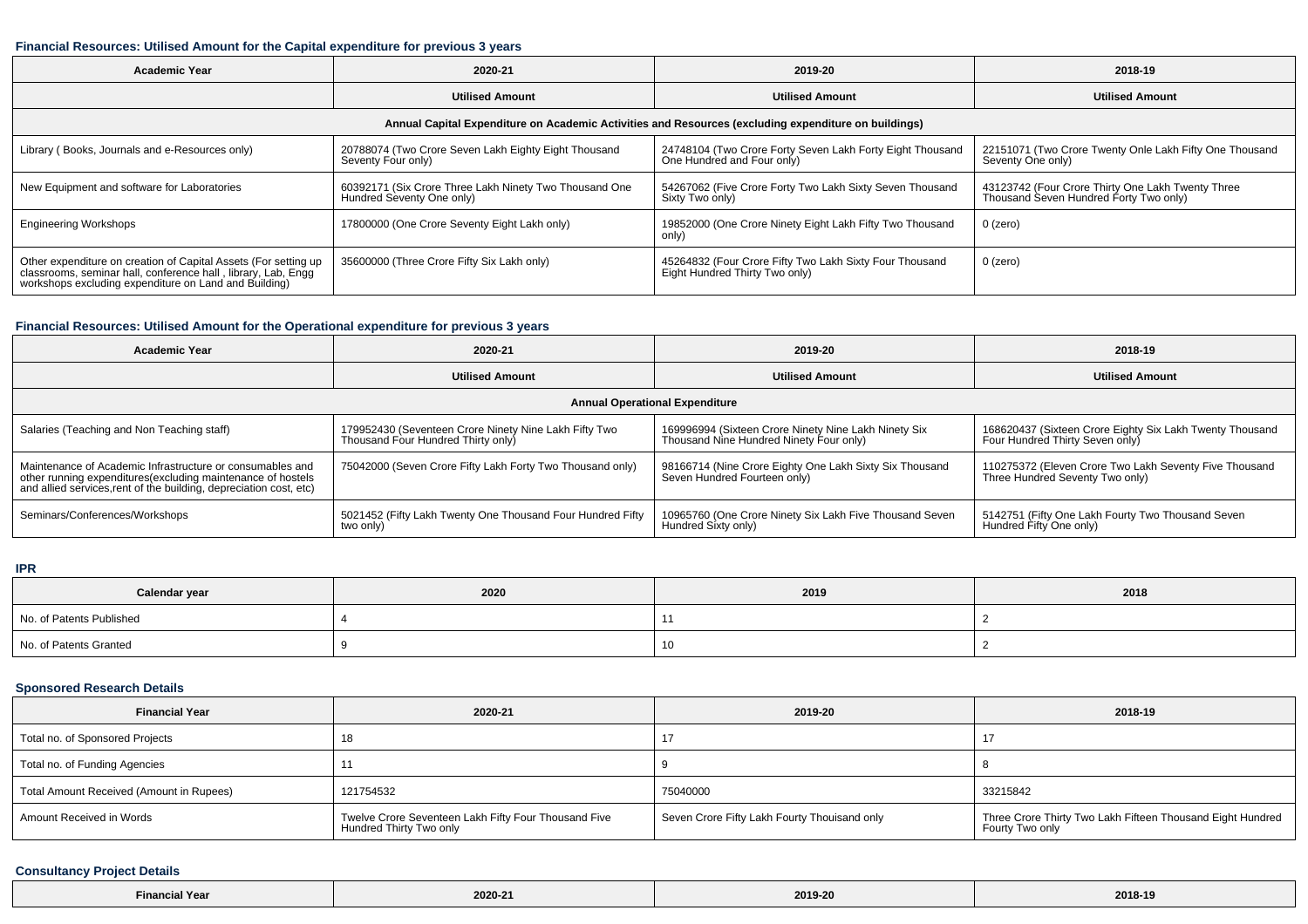| Total no. of Consultancy Projects        |                                                |                                            | ט ו                                   |
|------------------------------------------|------------------------------------------------|--------------------------------------------|---------------------------------------|
| Total no. of Client Organizations        |                                                |                                            | 10                                    |
| Total Amount Received (Amount in Rupees) | 19230000                                       | 12030000                                   | 8980000                               |
| Amount Received in Words                 | One Crore Ninety Two Lakh Thirty Thousand only | One Crore Twenty Lakh Thirty Thousand only | Eighty Nine Lakh Eighty Thousand only |

## **PCS Facilities: Facilities of physically challenged students**

| 1. Do your institution buildings have Lifts/Ramps?                                                                                                         | Yes, more than 80% of the buildings |
|------------------------------------------------------------------------------------------------------------------------------------------------------------|-------------------------------------|
| 2. Do your institution have provision for walking aids, including wheelchairs and transportation from one building to another for<br>handicapped students? | Yes                                 |
| 3. Do your institution buildings have specially designed toilets for handicapped students?                                                                 | Yes, more than 80% of the buildings |

### **Faculty Details**

| Srno           | <b>Name</b>                    | Age | Designation                | Gender | Qualification | <b>Experience (In</b><br>Months) | <b>Currently working</b><br>with institution? | <b>Joining Date</b> | <b>Leaving Date</b>      | <b>Association type</b> |
|----------------|--------------------------------|-----|----------------------------|--------|---------------|----------------------------------|-----------------------------------------------|---------------------|--------------------------|-------------------------|
|                | Dr N Suresh Kumar              | 55  | Professor                  | Male   | Ph.D          | 324                              | No                                            | 29-01-2016          | 12-01-2018               | Regular                 |
| $\overline{2}$ | Dr Suthikshna<br>Kumar C       | 54  | Associate Professor        | Male   | Ph.D          | 164                              | Yes                                           | 15-11-2011          | $\sim$                   | Regular                 |
| 3              | Dr Allam Apparao               | 64  | Professor                  | Male   | Ph.D          | 443                              | Yes                                           | 14-07-2015          | $\overline{\phantom{a}}$ | Adhoc / Contractual     |
| 4              | Dr Dinesh Singh<br>Thakur      | 48  | Associate Professor        | Male   | Ph.D          | 314                              | Yes                                           | 06-06-2011          | $\sim$                   | Regular                 |
| 5              | Dr Mahesh M S                  | 39  | <b>Assistant Professor</b> | Male   | Ph.D          | 137                              | No                                            | 30-05-2013          | 14-03-2018               | Regular                 |
| 6              | Dr Shailbal Banerjee           | 43  | Associate Professor        | Male   | Ph.D          | 157                              | Yes                                           | 12-07-2010          | $\sim$                   | Regular                 |
| $\overline{7}$ | Dr S E Talole                  | 54  | Professor                  | Male   | Ph.D          | 391                              | Yes                                           | 15-04-2013          | $\sim$                   | Visiting                |
| 8              | Dr Somanchi K<br>Murthy        | 49  | Associate Professor        | Male   | Ph.D          | 266                              | Yes                                           | 03-06-2011          | $\sim$                   | Regular                 |
| 9              | Dr S Pal                       | 73  | Other                      | Male   | Ph.D          | 600                              | No                                            | 03-02-2015          | 10-03-2018               | Regular                 |
| 10             | Dr Dasari Srikanth             | 44  | <b>Assistant Professor</b> | Male   | Ph.D          | 275                              | Yes                                           | 11-03-2010          | $\overline{\phantom{a}}$ | Regular                 |
| 11             | Dr S Thangaraju                | 42  | <b>Assistant Professor</b> | Male   | Ph.D          | 135                              | Yes                                           | 01-08-2016          | $\overline{\phantom{a}}$ | Regular                 |
| 12             | Dr Suwarna Datar               | 46  | Associate Professor        | Female | Ph.D          | 244                              | Yes                                           | 18-03-2010          | $\sim$                   | Regular                 |
| 13             | Shri Abhilash MT               | 39  | Other                      | Male   | M.Tech        | 70                               | Yes                                           | 23-05-2011          | $\overline{a}$           | Regular                 |
| 14             | Dr Tejashree M<br><b>Bhave</b> | 53  | Other                      | Female | Ph.D          | 233                              | Yes                                           | 19-03-2010          | $\overline{\phantom{a}}$ | Regular                 |
| 15             | Dr Upasana Singh               | 39  | Other                      | Female | Ph.D          | 150                              | Yes                                           | 04-04-2011          | $\overline{\phantom{a}}$ | Regular                 |
| 16             | Dr K krishna Naik              | 41  | <b>Assistant Professor</b> | Male   | Ph.D          | 229                              | Yes                                           | 19-10-2011          | $\sim$                   | Visiting                |
| 17             | Dr Kaluri Rangarao             | 69  | Other                      | Female | Ph.D          | 495                              | No                                            | 09-11-2015          | 08-11-2016               | Visiting                |
| 18             | Dr Ashutosh C<br>Abhyankar     | 46  | <b>Assistant Professor</b> | Male   | Ph.D          | 192                              | No                                            | 05-08-2010          | 05-05-2021               | Regular                 |
| 19             | Dr Arnab Das                   | 48  | Other                      | Male   | Ph.D          | 306                              | Yes                                           | 08-08-2016          | $\sim$                   | Visiting                |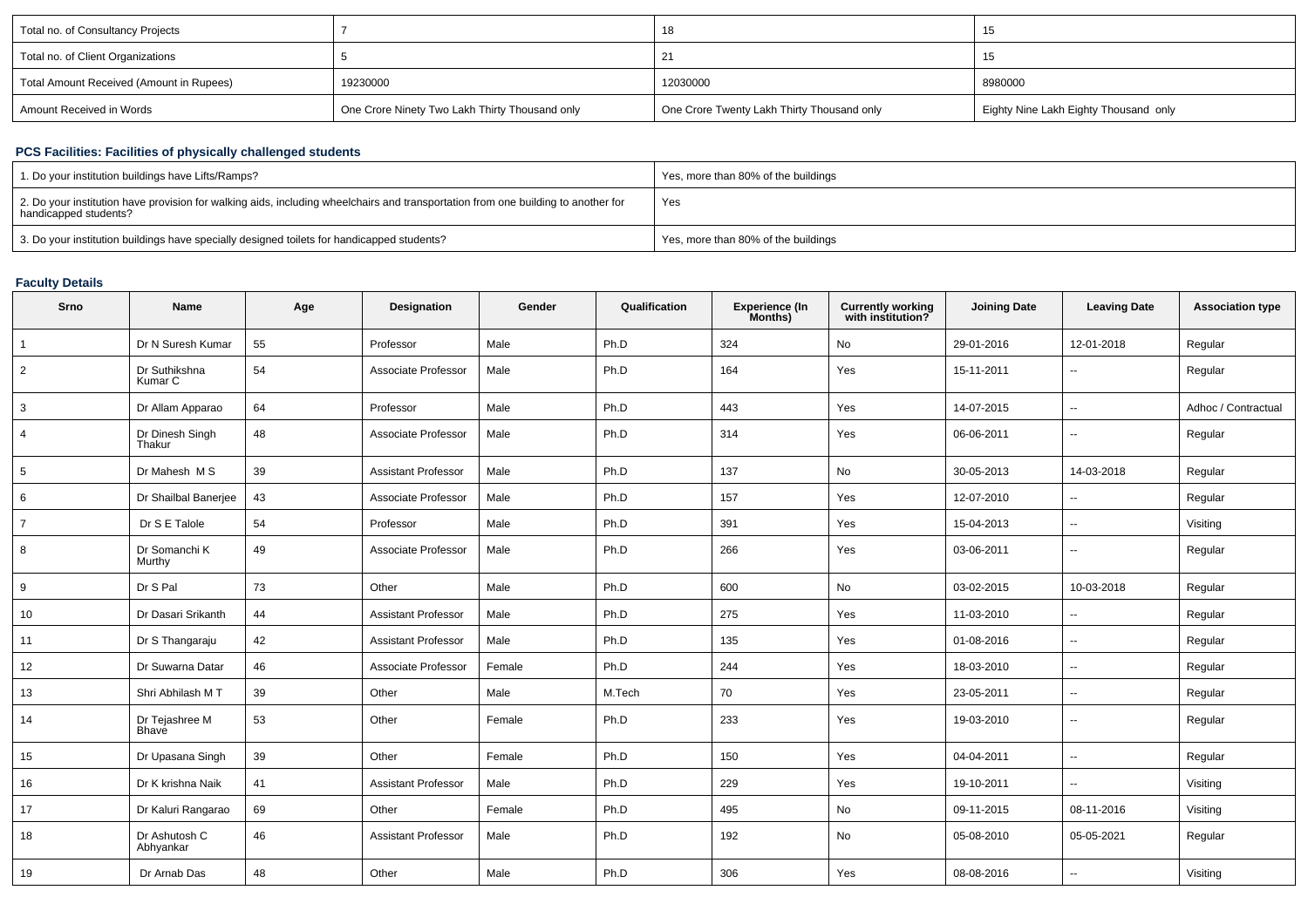| 20 | Dr Vijay Hiwarkar           | 43 | <b>Assistant Professor</b>                          | Male   | Ph.D   | 158 | Yes | 30-09-2014 | $\overline{\phantom{a}}$ | Regular             |
|----|-----------------------------|----|-----------------------------------------------------|--------|--------|-----|-----|------------|--------------------------|---------------------|
| 21 | Dr S G Kulkarni             | 72 | Other                                               | Male   | Ph.D   | 116 | Yes | 25-07-2015 | $\sim$                   | Visiting            |
| 22 | Dr Manisha J Nene           | 50 | Other                                               | Female | Ph.D   | 302 | Yes | 01-07-2011 | $\sim$                   | Regular             |
| 23 | Dr Sumati Sidharth          | 47 | Other                                               | Female | Ph.D   | 185 | Yes | 15-07-2014 | $\overline{\phantom{a}}$ | Regular             |
| 24 | Dr Sangeeta Kale            | 53 | Other                                               | Female | Ph.D   | 396 | Yes | 15-04-2010 | -−                       | Regular             |
| 25 | Dr<br>Balasubramanian K     | 48 | Dean / Principal /<br>Director / Vice<br>Chancellor | Male   | Ph.D   | 288 | Yes | 15-12-2010 | Ξ.                       | Regular             |
| 26 | Dr A Kumarswamy             | 55 | Professor                                           | Male   | Ph.D   | 342 | Yes | 30-12-2010 | $\overline{a}$           | Regular             |
| 27 | Dr A S Sikdar               | 65 | Other                                               | Male   | Ph.D   | 424 | Yes | 13-07-2015 | $\overline{\phantom{a}}$ | Visiting            |
| 28 | Dr Arockia Bazil Raj        | 41 | Associate Professor                                 | Male   | Ph.D   | 70  | Yes | 08-10-2015 | $\sim$                   | Regular             |
| 29 | Dr Debashish<br>Pradhan     | 45 | <b>Assistant Professor</b>                          | Male   | Ph.D   | 156 | Yes | 13-04-2011 | $\sim$                   | Regular             |
| 30 | Dr Sunil Nimje              | 43 | <b>Assistant Professor</b>                          | Male   | Ph.D   | 142 | Yes | 12-07-2010 | ⊷.                       | Regular             |
| 31 | Dr Prashant S<br>Alegaonkar | 45 | <b>Assistant Professor</b>                          | Male   | Ph.D   | 186 | Yes | 02-03-2010 | $\sim$                   | Visiting            |
| 32 | Shri Vinay Anand<br>Yadav   | 44 | Other                                               | Male   | M.Tech | 130 | Yes | 05-04-2011 | $\overline{\phantom{a}}$ | Regular             |
| 33 | Dr Devnath Dhire            | 47 | <b>Assistant Professor</b>                          | Male   | Ph.D   | 276 | Yes | 21-08-2014 | $\sim$                   | Regular             |
| 34 | Shri K K Sawant             | 46 | Other                                               | Male   | M.E.   | 136 | Yes | 23-03-2011 | -−                       | Regular             |
| 35 | Dr Odelu Ojjela             | 45 | Associate Professor                                 | Male   | Ph.D   | 276 | Yes | 01-04-2011 | н.                       | Regular             |
| 36 | Dr Deepti Vidyarthi         | 37 | Other                                               | Female | Ph.D   | 100 | Yes | 19-05-2011 | $\overline{\phantom{a}}$ | Regular             |
| 37 | Dr Arun Mishra              | 44 | <b>Assistant Professor</b>                          | Male   | Ph.D   | 199 | Yes | 13-06-2011 | $\sim$                   | Regular             |
| 38 | Dr T Umashankar<br>Patro    | 45 | <b>Assistant Professor</b>                          | Male   | Ph.D   | 151 | Yes | 06-01-2011 | ⊷.                       | Regular             |
| 39 | Dr SS Malik                 | 65 | Other                                               | Male   | Ph.D   | 468 | Yes | 29-03-2016 | ⊷.                       | Visiting            |
| 40 | Dr Himanshu Panda           | 42 | <b>Assistant Professor</b>                          | Male   | Ph.D   | 166 | Yes | 17-01-2011 | --                       | Regular             |
| 41 | Dr Vijay Kumar<br>Verma     | 65 | Other                                               | Male   | Ph.D   | 444 | Yes | 12-09-2016 | $\overline{\phantom{a}}$ | Visiting            |
| 42 | Dr Sunil Chandel            | 43 | Associate Professor                                 | Male   | Ph.D   | 165 | Yes | 08-03-2010 | $\overline{\phantom{a}}$ | Regular             |
| 43 | Dr Ramitha<br>Rahakrishnan  | 42 | Other                                               | Female | Ph.D   | 216 | Yes | 18-12-2017 |                          | Adhoc / Contractual |
| 44 | Dr Samir Kumar Das          | 63 | Professor                                           | Male   | Ph.D   | 421 | Yes | 11-09-2012 | ш.                       | Regular             |
| 45 | Dr R N Prahlad              | 65 | Other                                               | Male   | Ph.D   | 456 | Yes | 23-11-2015 | ц.                       | Adhoc / Contractual |
| 46 | Dr P K Khanna               | 58 | Professor                                           | Male   | Ph.D   | 347 | Yes | 08-02-2011 | $\overline{\phantom{a}}$ | Regular             |
| 47 | Dr A V R Murthy             | 38 | <b>Assistant Professor</b>                          | Male   | Ph.D   | 24  | Yes | 05-11-2015 | Щ,                       | Other               |
| 48 | Dr S K Panigrahi            | 52 | Professor                                           | Male   | Ph.D   | 370 | Yes | 30-12-2010 | $\overline{\phantom{a}}$ | Regular             |
| 49 | Dr K P Ray                  | 61 | Professor                                           | Male   | Ph.D   | 328 | Yes | 01-11-2016 | $\overline{\phantom{a}}$ | Regular             |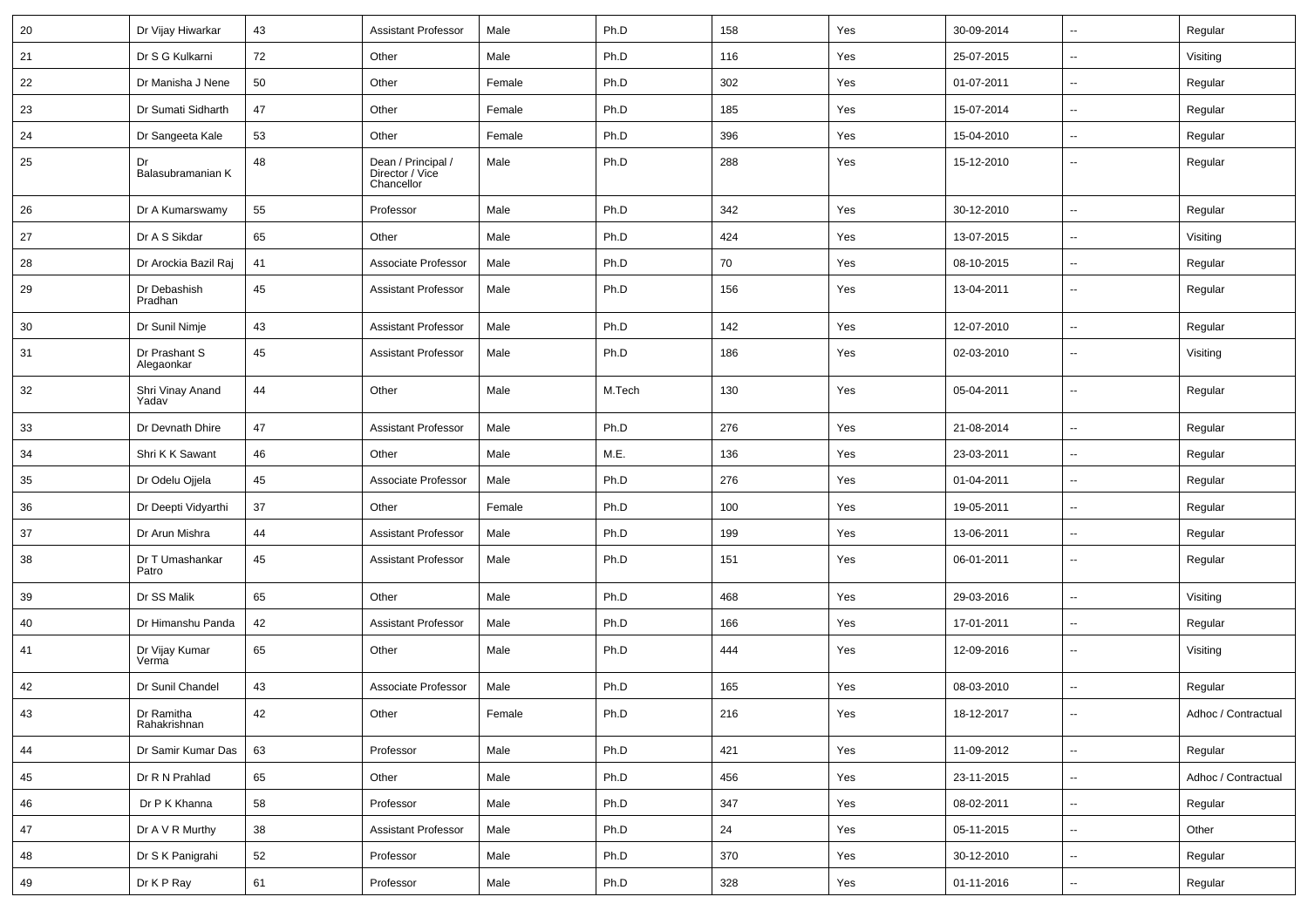| 50 | Dr Priyesh Vilas<br>More   | 35 | <b>Assistant Professor</b>                          | Male   | Ph.D   | 60  | Yes | 02-12-2013 | $\sim$                   | Regular             |
|----|----------------------------|----|-----------------------------------------------------|--------|--------|-----|-----|------------|--------------------------|---------------------|
| 51 | Dr SA Gangal               | 72 | Other                                               | Female | Ph.D   | 588 | Yes | 08-07-2015 | $\sim$                   | Visiting            |
| 52 | Dr Ajay Mishra             | 60 | Associate Professor                                 | Male   | Ph.D   | 479 | Yes | 04-11-2011 | $\sim$                   | Regular             |
| 53 | Dr Unnikrishnan G          | 52 | Associate Professor                                 | Male   | Ph.D   | 240 | Yes | 14-06-2016 | $\overline{\phantom{a}}$ | Regular             |
| 54 | Dr Ganpati Joshi           | 42 | <b>Assistant Professor</b>                          | Male   | Ph.D   | 150 | Yes | 07-02-2011 | --                       | Regular             |
| 55 | Dr Nilesh R Ware           | 36 | <b>Assistant Professor</b>                          | Male   | Ph.D   | 76  | Yes | 22-04-2016 | --                       | Regular             |
| 56 | Dr Prashant Kulkarni       | 48 | Associate Professor                                 | Male   | Ph.D   | 164 | Yes | 01-06-2010 | $\sim$                   | Regular             |
| 57 | Dr Sunita Dhavale          | 46 | <b>Assistant Professor</b>                          | Female | Ph.D   | 118 | Yes | 24-03-2011 | $\sim$                   | Regular             |
| 58 | Dr Chetan Bhongale         | 45 | <b>Assistant Professor</b>                          | Male   | Ph.D   | 195 | Yes | 27-11-2012 | $\sim$                   | Regular             |
| 59 | Dr Keshava Kumar<br>S      | 44 | Other                                               | Male   | Ph.D   | 155 | Yes | 18-12-2017 | $\overline{\phantom{a}}$ | Adhoc / Contractual |
| 60 | Mr Sahebgowda S<br>Patil   | 43 | Other                                               | Male   | M.Tech | 210 | Yes | 03-06-2019 | --                       | Regular             |
| 61 | Dr Pankaj Kr<br>Sharma     | 42 | <b>Assistant Professor</b>                          | Male   | Ph.D   | 214 | Yes | 31-05-2019 | $\overline{\phantom{a}}$ | Regular             |
| 62 | Dr Bhaskar<br>Mujumdar     | 56 | <b>Assistant Professor</b>                          | Male   | Ph.D   | 315 | Yes | 29-07-2019 | --                       | Regular             |
| 63 | Dr Rishi Raj Sharma        | 37 | <b>Assistant Professor</b>                          | Male   | Ph.D   | 116 | Yes | 08-07-2019 | $\overline{\phantom{a}}$ | Regular             |
| 64 | Dr Vivek Garg              | 33 | <b>Assistant Professor</b>                          | Male   | Ph.D   | 75  | Yes | 01-07-2019 | $\overline{\phantom{a}}$ | Adhoc / Contractual |
| 65 | Ms Prajakta V<br>Koratkar  | 29 | Other                                               | Female | M.Tech | 54  | Yes | 08-04-2019 | --                       | Adhoc / Contractual |
| 66 | Dr Akshay Suhas<br>Chitnis | 44 | Other                                               | Male   | Ph.D   | 180 | Yes | 01-10-2019 | --                       | Visiting            |
| 67 | Dr C P<br>Ramanarayanan    | 63 | Dean / Principal /<br>Director / Vice<br>Chancellor | Male   | Ph.D   | 386 | Yes | 12-09-2018 | --                       | Regular             |
| 68 | Dr Pankaj Nadge            | 42 | <b>Assistant Professor</b>                          | Male   | Ph.D   | 120 | Yes | 31-05-2019 | $\sim$                   | Regular             |
| 69 | Dr KanakaRaju<br>Pandiri   | 37 | <b>Assistant Professor</b>                          | Male   | Ph.D   | 57  | Yes | 27-11-2020 | --                       | Regular             |
| 70 | Dr Pooja Agarwal           | 38 | Other                                               | Female | Ph.D   | 120 | Yes | 07-12-2020 | $\overline{\phantom{a}}$ | Regular             |
| 71 | Dr Soumya S                | 35 | Other                                               | Female | Ph.D   | 36  | Yes | 14-12-2020 |                          | Regular             |
| 72 | Dr Rajkumar Hirwani        | 64 | Other                                               | Male   | Ph.D   | 372 | Yes | 14-09-2020 | $\overline{\phantom{a}}$ | Visiting            |
| 73 | Dr Radhakanta<br>Satapathy | 60 | Professor                                           | Male   | Ph.D   | 252 | Yes | 26-10-2020 | $\sim$                   | Regular             |
| 74 | Dr G Raghavan              | 59 | Professor                                           | Male   | Ph.D   | 432 | Yes | 18-01-2021 | $\sim$                   | Regular             |
| 75 | Dr R Bharath               | 35 | <b>Assistant Professor</b>                          | Male   | Ph.D   | 30  | Yes | 20-01-2021 | $\overline{\phantom{a}}$ | Regular             |
| 76 | Dr R K Singh               | 32 | Assistant Professor                                 | Male   | Ph.D   | 48  | Yes | 03-01-2022 | $\overline{\phantom{a}}$ | Regular             |
| 77 | Dr S Mondal                | 38 | <b>Assistant Professor</b>                          | Male   | Ph.D   | 84  | Yes | 27-12-2021 | $\overline{\phantom{a}}$ | Regular             |
| 78 | Dr Fiyanshu Kaka           | 28 | <b>Assistant Professor</b>                          | Male   | Ph.D   | 13  | Yes | 03-01-2022 | ۰.                       | Regular             |